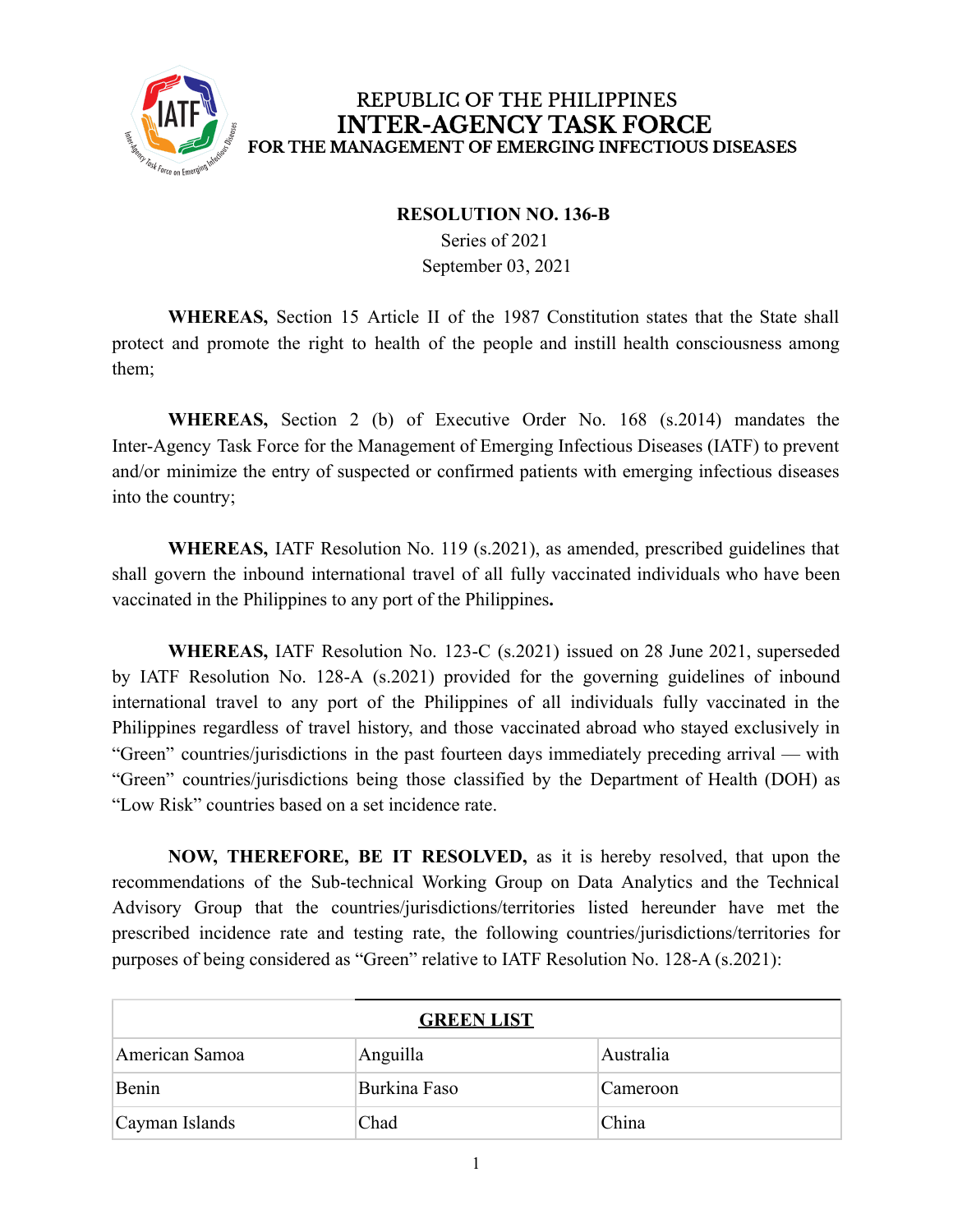

## REPUBLIC OF THE PHILIPPINES **INTER-AGENCY TASK FORCE** FOR THE MANAGEMENT OF EMERGING INFECTIOUS DISEASES

| Comoros                  | Republic of the Congo                          | Djibouti     |
|--------------------------|------------------------------------------------|--------------|
| <b>Equatorial Guinea</b> | Falkland Islands (Malvinas)                    | Gabon        |
|                          | Hong Kong (Special<br>Administrative Region of |              |
| Grenada                  | China)                                         | Hungary      |
| Mali                     | <b>Federated States of Micronesia</b>          | Montserrat   |
| New Caledonia            | New Zealand                                    | Niger        |
| Northern Mariana Islands | Palau                                          | Poland       |
| Saba                     | Saint Pierre and Miquelon                      | Sierra Leone |
| <b>Sint Eustatius</b>    | Slovakia                                       | Taiwan       |

**RESOLVED FURTHER,** that the Chairperson and the Co-Chairperson shall be duly authorized to sign this Resolution for and on behalf of the Inter-Agency Task Force.

**APPROVED** during the 136th Inter-Agency Task Force Meeting, as reflected in the minutes of the meeting, held on September 03, 2021, via video conference**.**

Kun

**KARLO ALEXEI B. NOGRALES** Secretary, Office of the Cabinet Secretariat IATF Co-Chairperson